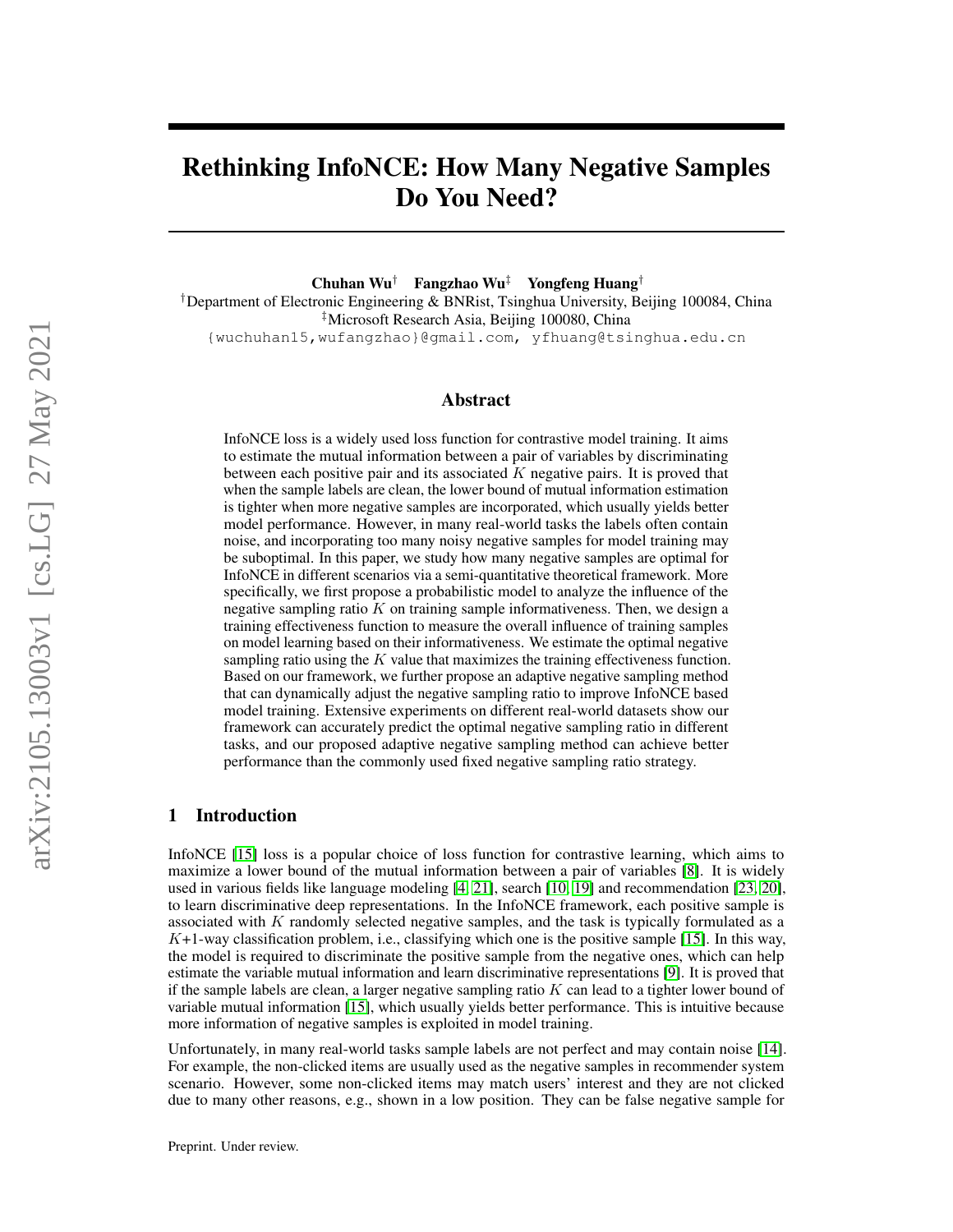recommendation model training. It is not suitable to incorporate too many noisy negative samples because they may lead to misleading gradients that are harmful to model learning [\[13\]](#page-9-7). Thus, it is important to find the appropriate negative sampling ratio  $K$  under different sample qualities to train accurate models. However, existing studies on InfoNCE mainly focus on the selection of hard negative samples [\[2,](#page-9-8) [18,](#page-9-9) [11\]](#page-9-10), while the study on the choice of negative sampling ratio is very limited.

In this paper, we study the problem of how many negative samples are optimal for InfoNCE in different tasks via a semi-quantitative theoretical framework. More specifically, we first propose a probabilistic model to analyze the influence of negative sampling ratio  $K$  of InfoNCE on the informativeness of training samples. Then, we propose a training effectiveness function to semiquantitatively measure the overall influence of training samples on model learning based on their informativeness. We use the  $K$  value that maximizes this function to estimate the optimal negative sampling ratio for InfoNCE. Based on our framework, we further propose an adaptive negative sampling *(ANS)* method that can dynamically adjust the negative sampling ratio to improve model training based on the characteristics of different model training stages. We conduct experiments on multiple real-world datasets. The results show that our framework can effectively estimate the optimal negative ratio in different tasks, and our proposed adaptive negative sampling method *ANS* can consistently achieve better performance than the commonly used negative sampling technique with fixed negative sampling ratio.

The main contributions of this paper include:

- We propose a semi-quantitative theoretical framework to analyze the influence of negative sampling ratio on InfoNCE and further estimate its optimal value.
- We propose an adaptive negative sampling method that can dynamically change the negative sampling ratio for different stages of model training.
- We conduct extensive experiments to verify the validity of our theoretical framework and the effectiveness of the proposed adaptive negative sampling method for InfoNCE based model training.

# 2 Related Work

### 2.1 InfoNCE Loss Function

InfoNCE [\[15\]](#page-9-0) is a widely used loss function for contrastive learning. It aims to estimate a lower bound of the mutual information between two variables. A relevance function  $f(\cdot, \cdot)$  is used to measure the non-normalized mutual information score between them. For each positive sample  $(x^+, c)$ , it is associated with K random negative samples, which are denoted as  $[(x_1^-, c), (x_2^-, c), ..., (x_K^-, c)].$ Then, the InfoNCE loss function  $\mathcal{L}_K$  is formulated as follows:

$$
\mathcal{L}_K = -\log\left(\frac{e^{f(x^+,c)}}{e^{f(x^+,c)} + \sum_{i=1}^K e^{f(x^-_i,c)}}\right).
$$
\n(1)

According to [\[15\]](#page-9-0), if the labels are fully reliable, the lower bound of the mutual information between  $x^{+}$  and c estimated by InfoNCE is formulated as:

$$
I(x^+,c) \ge \log(K+1) - \mathcal{L}_K. \tag{2}
$$

We can see that this lower bound is tighter when the number of negative samples  $K$  is higher, which can usually lead to better performance of the models trained based on InfoNCE loss [\[8\]](#page-9-1).

### 2.2 Applications of InfoNCE

InfoNCE has wide applications in many fields like language modeling [\[12,](#page-9-11) [21,](#page-10-0) [4\]](#page-9-2), search [\[10,](#page-9-3) [3\]](#page-9-12) and recommendation [\[23,](#page-10-1) [24,](#page-10-3) [20\]](#page-10-2). For example, Huang et al. [\[10\]](#page-9-3) proposed a deep structured semantic model (DSSM) for document retrieval. For each pair of query and clicked document (regarded as positive sample), they randomly sampled 4 unclicked documents as negative samples, and used the InfoNCE loss to train the model by optimizing the log-likelihood of the posterior click probability of the positive sample. Wu et al. [\[23\]](#page-10-1) proposed a personalized news recommendation method named NPA. In this method, they regarded each clicked news as a positive sample, and randomly sampled 4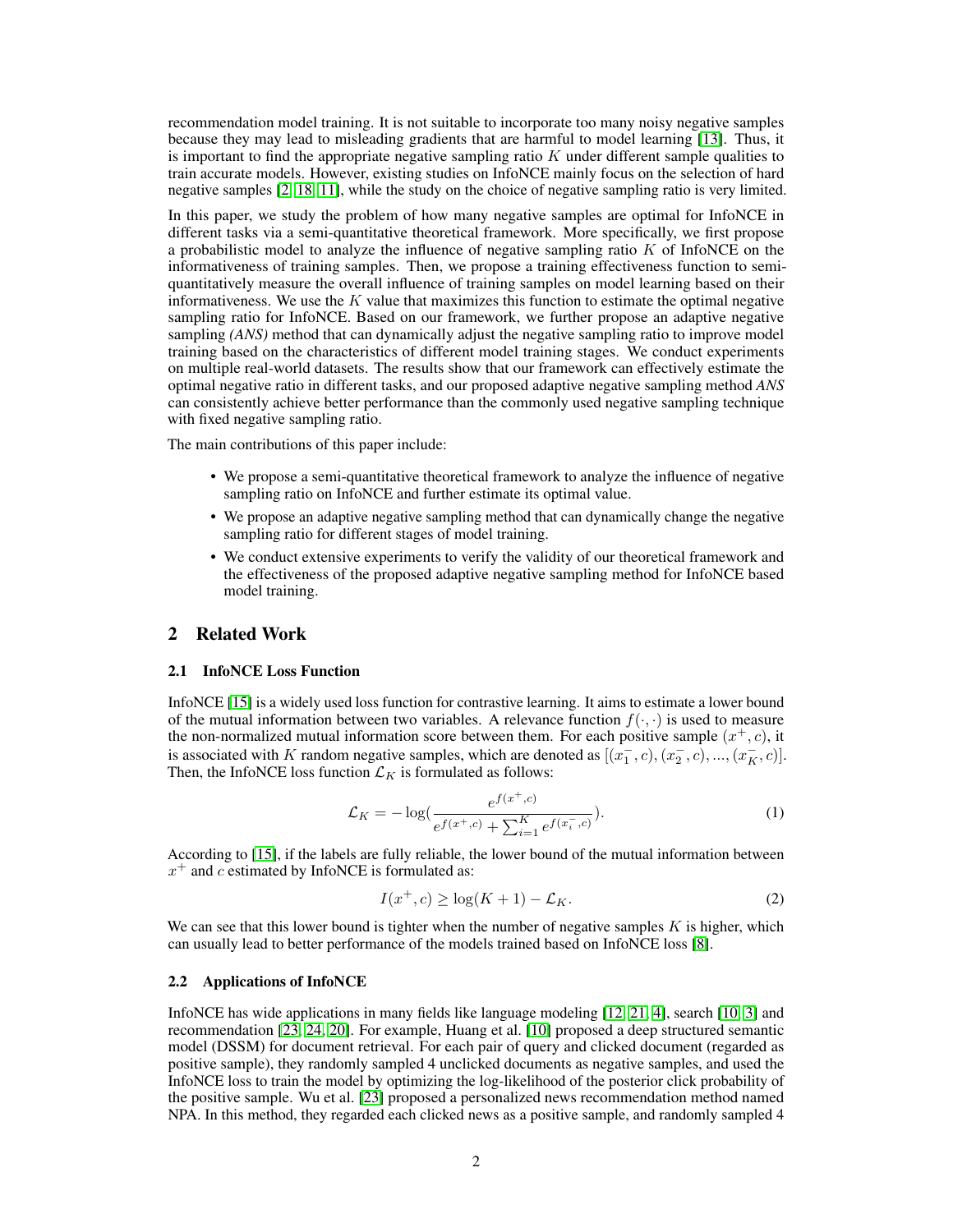non-clicked news displayed in the same impression as negative samples. The model was trained via the InfoNCE framework in a similar way. Chi et al. [\[4\]](#page-9-2) proposed a multilingual pre-trained language model named InfoXLM. They incorporated the InfoNCE framework into several self-supervion tasks like multilingual masked language modeling and cross-lingual contrastive learning. They used the momentum contrast [\[8\]](#page-9-1) method to construct a queue of negative samples with a size of 131,072 for model training. In these methods, the negative sampling ratio is usually empirically selected, which requires heavy hyper-parameter search. In addition, these methods leverage a fixed negative sampling ratio, which may not be optimal for different stages of model training. Our framework presented in this paper can help estimate the optimal negative sampling ratio in different scenarios. In addition, our proposed adaptive negative sampling method *ANS* can dynamically adjust the negative sampling ratio according to the characteristics of different model training stages. Our approach has the potential to benefit many tasks that involve InfoNCE loss for model training.

# 3 Our Framework

In this section, we introduce our semi-quantitative theoretical framework to analyze the influence of negative sampling ratio on the performance of the models trained based on InfoNCE loss. We take news recommendation as an example scenario to better explain our framework. In this scenario, it is a common practice to regard the clicked news as positive samples and non-clicked news as negative ones [\[23\]](#page-10-1). A recommendation model is trained with the binary click labels to predict whether a user will click a candidate news. We assume that there exists a click probability for each sample, which reflects the relevance between the candidate news and user interest. We denote the click probability score distributions of clicked and non-clicked news as  $q(x)$  and  $p(x)$  respectively. In addition, we denote the click probability score distributions of predicted clicked and non-clicked news as  $q'(x)$ and  $p'(x)$ . Fig. [1](#page-2-0) shows an example. We expect the click probability scores of clicked news to be higher than non-clicked ones. However, since users' click behaviors have rich randomness, there are overlaps between the click probability curves of positives and negatives, which means that the labels are noisy. In addition, we assume the real labels are more discriminative (the curve overlap is smaller) than the predicted ones, which means the prediction accuracy is limited by the label quality.

Next, we introduce several key concepts in our framework. Given a user  $u$ , a positive news  $x^+$  and its associated K negative news  $[x_1^-, x_2^-, ..., x_K^-]$ are combined as a training sample. We denote their click probability scores as  $y^+$ and  $[y_1^-, y_2^-, ..., y_K^-]$ , respectively. If they satisfy  $y^+$  >  $\max(y_1^-, y_2^-, ..., y_K^-)$ , we call the label of this training sample "reliable". In a similar way, we denote the click probability



<span id="page-2-0"></span>Figure 1: Illustrated click probability score distributions of real positive and negative samples and the predicted ones.

scores of the predicted positive and negative news as  $\hat{y}^+$  and  $[\hat{y}_1^-, \hat{y}_2^-, ..., \hat{y}_K^-]$ , respectively. We regard the prediction for them as "reliable" if  $\hat{y}^+ > \max(\hat{y}_1^-, \hat{y}_2^-, ..., \hat{y}_K^-)$ . For simplicity, we assume that all the  $K + 1$  candidate news are independent. We define events A and B as the "reliability" of label and model prediction respectively. Then, the probabilities  $P(A)$  and  $P(B)$  are formulated as follows:

$$
P(A) = \int_{-\infty}^{\infty} q(x) \left[ \int_{-\infty}^{x} p(y) dy \right]^K dx,
$$
\n(3)

$$
P(B) = \int_{-\infty}^{\infty} q'(x) \left[ \int_{-\infty}^{x} p'(y) dy \right]^K dx.
$$
 (4)

Then, we introduce how to measure the informativeness of training samples and their influence on model learning. If the model prediction on a sample is "unreliable" while the label is "reliable", then this sample is very informative for calibrating the model. We regard this kind of samples as "good samples", and denote their set as  $G$ . On the contrary, if the model prediction on a sample is "reliable" but the label is "unreliable", this sample is harmful for model training because it will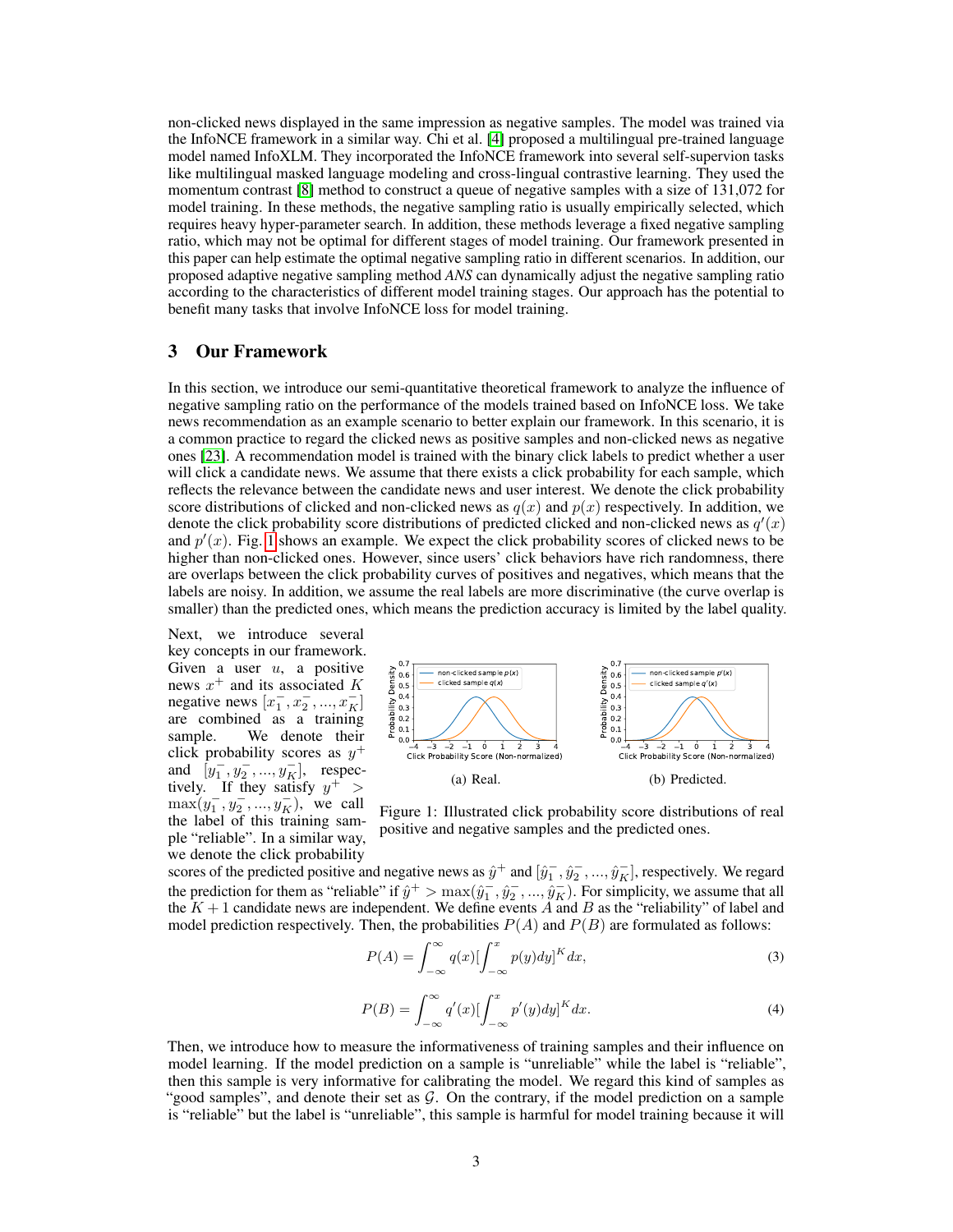produce misleading gradients. We regard this kind of samples as "bad samples", and their set is denoted as  $\beta$ . For the rest samples, the model predictions and labels have the same "reliability", and these samples are usually less informative for model training.<sup>[1](#page-3-0)</sup> We call this kind of samples as "easy" samples", and their set is denoted as  $\mathcal E$ . For simplicity, here we make an assumption that the events  $A$ and  $B$  are independent. We denote the total number of training samples as  $N$ . Then, the number of each kind of samples introduced above is formulated as follows:

$$
|G| = P(A)[1 - P(B)]N,|B| = P(B)[1 - P(A)]N,|\mathcal{E}| = N - |G| - |B|.
$$
 (5)

To semi-quantitatively measure the influence of training samples on model learning, we propose a training effectiveness metric  $v$  based on the different informativeness of training samples, which is formulated as follows:

<span id="page-3-1"></span>
$$
v = \frac{1}{N} [\lambda(|\mathcal{G}| - |\mathcal{B}|) + (1 - \lambda)|\mathcal{E}|],\tag{6}
$$

where  $\lambda$  is a hyperparameter that controls the relative importance of good and bad samples. According to our massive experiments, we find that setting  $\lambda = 0.9$  is appropriate for estimating the negative sampling ratio. In Eq. [\(6\)](#page-3-1), given the distributions  $p(x)$ ,  $q(x)$ ,  $p'(x)$  and  $q'(x)$ , v is only dependent on the negative sampling ratio K. Without loss of generality, we assume that these distributions are all Gaussian distributions with the same standard deviation 1, and the mean values of  $p(x)$  and  $p'(x)$ (denoted as  $\mu_{p(x)}$  and  $\mu_{p'(x)}$ ) satisfy  $\mu_{p(x)} = \mu_{p'(x)} = 0$ . We still need to estimate the mean values of  $q(x)$  and  $q'(x)$  (denoted as  $\mu_{q(x)}$  and  $\mu_{q'(x)}$ ). In practice, we can estimate  $\mu_{q(x)}$  using the training AUC score under  $K = 1$  before overfitting<sup>[2](#page-3-2)</sup> by solving the following equation<sup>[3](#page-3-3)</sup>:

$$
AUC = \int_{-\infty}^{\infty} \frac{1}{2\pi} e^{\frac{-(x-\mu_{q(x)})^2}{2}} \left[ \int_{-\infty}^{x} e^{\frac{-y^2}{2}} dy \right] dx.
$$
 (7)

In a similar way, the value of  $\mu_{q'(x)}$  can be estimated based on the AUC score on the validation set under  $K = 1$ . When  $\mu_{q(x)}$  and  $\mu_{q'(x)}$  are known, we can compute the current training effectiveness.

Finally, we introduce how to estimate the optimal negative sampling ratio based on our proposed framework. Since the model may produce different  $p'(x)$  and  $q'(x)$  during the training process, the training effectiveness measurement is time-variant. Thus, we denote the training effectiveness value at the *i*-th iteration step as  $v_i$ , and the overall training effectiveness v is computed as  $v = \frac{1}{T} \sum_{i=1}^{T} v_i$ , where T is the number of iterations needed for model convergence. Since v is the function of  $\overline{K}$  and other variables can be approximated, we can estimate the optimal value of  $K$  that maximizes  $v$ .

# 4 Experiments

In this section, we conduct experiments to verify our proposed framework. We first introduce the datasets and experimental settings, and then introduce the results and findings.

### 4.1 Datasets and Experimental Settings

In our experiments, we verify our framework in three tasks, i.e., news recommendation, news titlebody matching and item recommendation. The first two tasks are performed on the MIND [\[25\]](#page-10-4) dataset<sup>[4](#page-3-4)</sup>, which contains the news impression logs of 1 million users in 6 weeks. For the news recommendation task, each clicked news is regarded as a positive sample and the news displayed in the same impression but not clicked by the user are regarded as negative samples. The logs in the last week are used for test, and the rest are used for training and validation. For the news title-body matching task, we regard the original news title-body pairs as positive samples, and negative samples

<span id="page-3-0"></span><sup>1</sup>When predictions and labels are both "reliable", the model can simply optimize the losses on these samples, which may lead to overfitting. When predictions and labels are both not "reliable", the gradients are also not very informative.

<span id="page-3-3"></span><span id="page-3-2"></span> $2$ We assume the model is strong enough to fit the training data.

<sup>&</sup>lt;sup>3</sup>We cannot obtain a closed-form solution of  $\mu_{q(x)}$  due to the characteristic of Gaussian distribution. Thus, we need to solve  $\mu_{q(x)}$  with numerical methods (e.g., bisection method).

<span id="page-3-4"></span><sup>4</sup> https://msnews.github.io/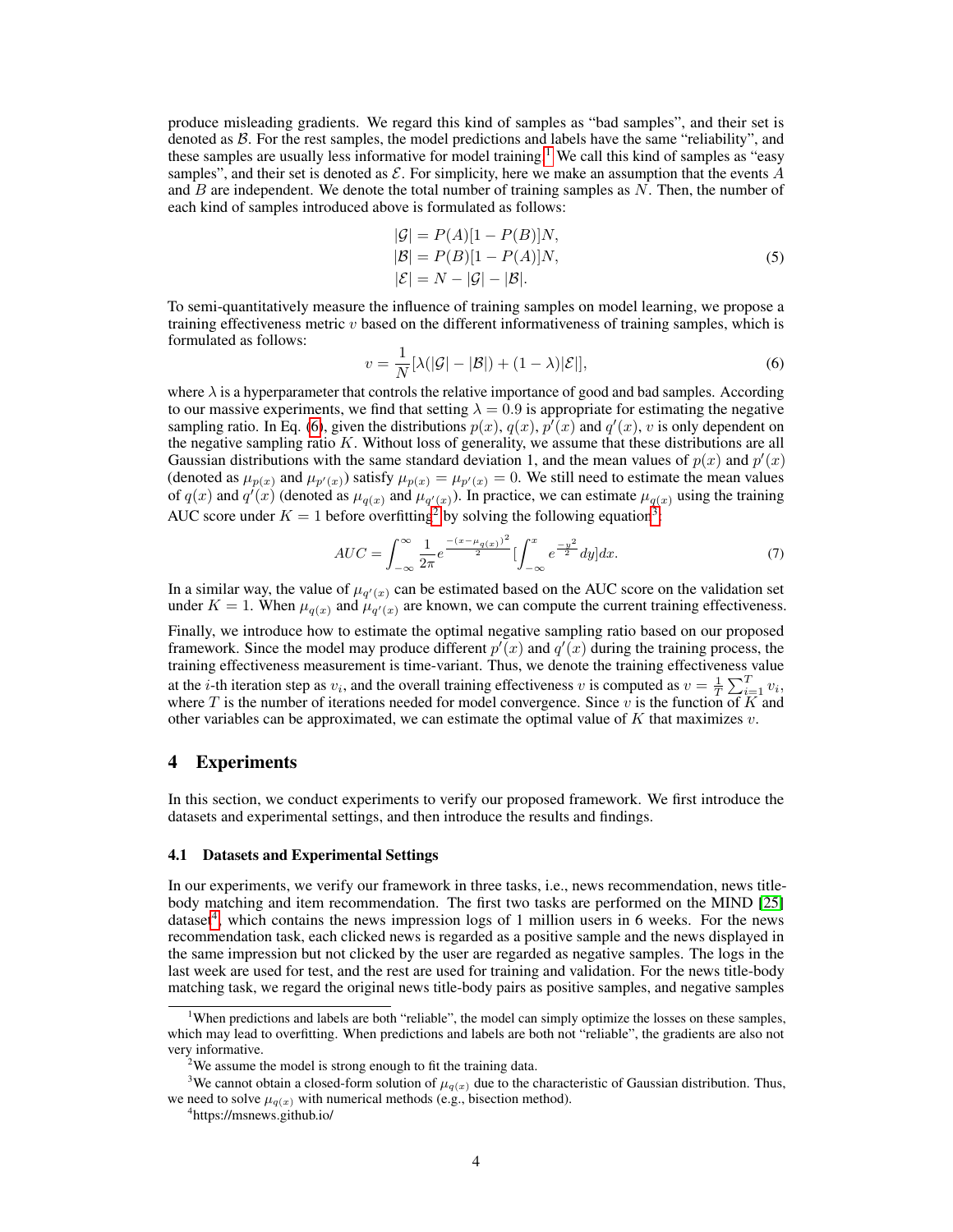are created by randomly pairing titles and bodies.<sup>[5](#page-4-0)</sup> We use the news in the training set of MIND for model training, and those in the validation and test sets (except the news included in the training set) for validation and test respectively. The item recommendation task is performed on the MovieLens dataset [\[7\]](#page-9-13), and we use the ML-1M  $<sup>6</sup>$  $<sup>6</sup>$  $<sup>6</sup>$  version for experiments. We use the same experimental settings</sup> as [\[20\]](#page-10-2). The statistics of datasets are summarized in Table [1.](#page-4-2)

In these experiments, we use NRMS [\[24\]](#page-10-3) as the base model for news recommendation, Siamese Transformer model [\[16\]](#page-9-14) for title-body matching, and use BERT4Rec [\[20\]](#page-10-2) for item rec-<br>ommendation.<sup>7</sup> We use AUC ommendation.<sup>[7](#page-4-3)</sup> and nDCG@10 to measure the performance of news and item recommendation, and use AUC and HR@5 as the metrics for news

Table 1: Detailed dataset statistics.

<span id="page-4-2"></span>

| <b>MIND</b>     |           |                             |            |  |  |  |  |  |  |
|-----------------|-----------|-----------------------------|------------|--|--|--|--|--|--|
| # News          | 161,013   | # $User$                    | 1,000,000  |  |  |  |  |  |  |
| # Impression    |           | 15,777,377 # Click behavior | 24,155,470 |  |  |  |  |  |  |
| Avg. title len. | 11.52     | Avg. body len.              | 585.05     |  |  |  |  |  |  |
| $MI - 1M$       |           |                             |            |  |  |  |  |  |  |
| # Item          | 3.706     | # $User$                    | 6,040      |  |  |  |  |  |  |
| # Interaction   | 1.000.209 | Avg. history len.           | 165.6      |  |  |  |  |  |  |

title-body matching. All these models are trained with the InfoNCE loss under different negative sampling ratios. Each experiment is repeated 5 times and the average performance is reported.

### 4.2 Experimental Results

In this section, we verify our framework according to the experiments on different tasks. Fig. [2](#page-5-0) shows the model training and validation AUC curves, the estimated overall training effectiveness under different negative sampling ratio K and hyperparameter  $\lambda$ , and the real model performance under different negative sampling ratios  $K$  in the news recommendation task. From Fig. [2\(a\),](#page-5-1) we can observe that the training AUC is around 0.75 when model converges, which means that  $\mu_{q(x)}$ is about 1. From Figs. [2\(c\),](#page-5-2) we find that the real model performance is not optimal when  $\overline{K}$  is too small or too large, and  $K = 4$  yields the best performance, which is consistent with the red  $(\lambda = 0.9)$  and orange  $(\lambda = 0.95)$  curves in Fig. [2\(b\).](#page-5-3) It shows that the value of  $\lambda$  should be relatively large, which is intuitive because the influence of good and bad samples on the model training is usually dominant. Fig. [3](#page-5-4) shows the results on the title-body matching task. From Fig. [3\(a\),](#page-5-5) we can estimate that the value  $\mu_{q(x)}$  in this task is around 4.5 (training AUC is about 0.998). We find it interesting that when  $\lambda = 0.9$ , the estimated optimal negative sampling ratio ( $K = 180$ ) in Fig. [3\(b\)](#page-5-6) is consistent with the experimental results in Fig.  $3(c)$ . From Fig. [4,](#page-5-8) we have similar findings on the item recommendation task. The training AUC is about 0.95, which approximately corresponds to  $\mu_{q(x)} = 2.4$  in our theoretical framework. The estimated optimal negative sampling ratio K is about  $20$ , which is consistent with the experimental results in Fig.  $4(c)$ . Thus, setting the hyperparameter  $\lambda$  to 0.9 would be appropriate for estimating the optimal negative sampling ratio. In addition, from these figures we find that the model performance improves first when  $K$  increases, and then starts to decline when  $K$  becomes too large. This is probably because useful information in negative samples cannot be exploited when K is too small, while the label noise will harm the model training when K is too large. Thus, a medium value of  $K$  may be more suitable for model training with noisy labels.

#### 4.3 Analysis

In this section, we use our framework to further analyze the negative sampling ratio in InfoNCE. We set the value of  $\lambda$  to 0.9 in the following analysis. First, we study the influence of the label quality (represented by  $\mu_{q(x)}$ ) on the estimated optimal value of K. We use the function  $\mu_{q'(x)}^t =$  $\mu_{q(x)}(1-e^{-t}), t \in [0,3]$  to simulate the model training curve<sup>[8](#page-4-4)</sup>, and the estimated optimal values K under different  $\mu_{q(x)}$  are shown in Fig. [5.](#page-6-0) We find it interesting that the optimal value of K boosts when  $\mu_{q(x)}$  is close to 0 or relatively large. This may be because when  $\mu_{q(x)}$  is very small, we need many negative samples to counteract the noise. And when  $\mu_{q(x)}$  is large, we may also need increase the number of negative samples because the labels are relatively reliable.

<span id="page-4-0"></span><sup>&</sup>lt;sup>5</sup> Some randomly combined title-body pairs happen to be from the same news, i.e., they are actually positive samples. We remove these pairs from the negative sample set.

<span id="page-4-1"></span><sup>6</sup> https://grouplens.org/datasets/movielens/1m/

<span id="page-4-3"></span><sup>&</sup>lt;sup>7</sup>The detailed hyperparameter settings are in supplements.

<span id="page-4-4"></span><sup>&</sup>lt;sup>8</sup>We find the shape of this curve is similar to the real training curves.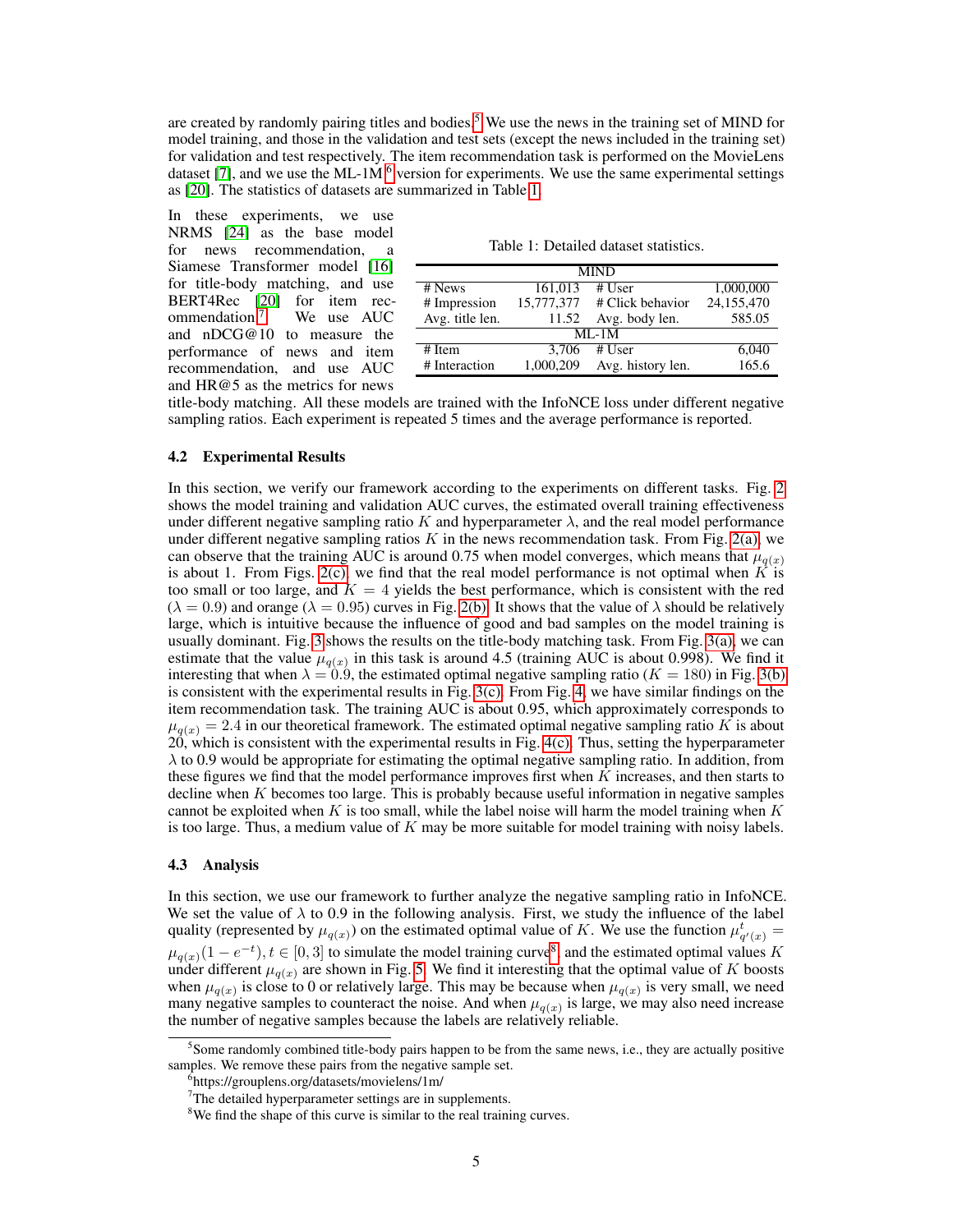<span id="page-5-1"></span>

Figure 2: Results and predictions on the news recommendation task. Gray dashed line represents the optimal K under  $\lambda = 0.9$ .

<span id="page-5-5"></span>

<span id="page-5-6"></span>fectiveness v under different K and  $\lambda$ .

<span id="page-5-7"></span><span id="page-5-4"></span><span id="page-5-3"></span><span id="page-5-2"></span><span id="page-5-0"></span>and  $\lambda$ .

Figure 3: Results and predictions on the title-body matching task. Gray dashed line represents the optimal K under  $\lambda = 0.9$ .



<span id="page-5-9"></span><span id="page-5-8"></span>(a) Training and validation AUC. (b) Estimated overall training ef-(c) Model performance under different fectiveness  $v$  under different  $K$   $K$ . and  $\lambda$ .

Figure 4: Results and predictions on the movie recommendation task. Gray dashed line represents the optimal K under  $\lambda = 0.9$ .

Next, we study how the training effectiveness and the proportions of different kinds of samples change at model training stages (represented by different  $\mu_{q'(x)}$ ). The results on the news recommendation and title-body matching tasks are shown in Figs. [6](#page-6-1) and [7,](#page-6-2) respectively.<sup>[9](#page-5-10)</sup> We have two interesting findings from them. First, the optimal negative sampling ratio at the beginning of model training is smaller than the globally optimal one estimated in the previous section. This may be because when model is not discriminative, the ratio of good samples is much larger than bad samples, and using too many negative samples may introduce unwanted noise and reduce the ratio of good samples. Thus, a smaller value of  $K$  may be more appropriate at the beginning. Second, when the model gets to converge, the negative sampling ratio also needs to be smaller, and the optimal one is 1 when  $\mu_{q(x)} = \mu_{q'(x)}$ . This is because easy samples are dominant when the numbers of good and bad

<span id="page-5-10"></span> $9$ Due to space limit, we only present the results of news recommendation and title-body matching because the results in the item recommendation task show similar patterns.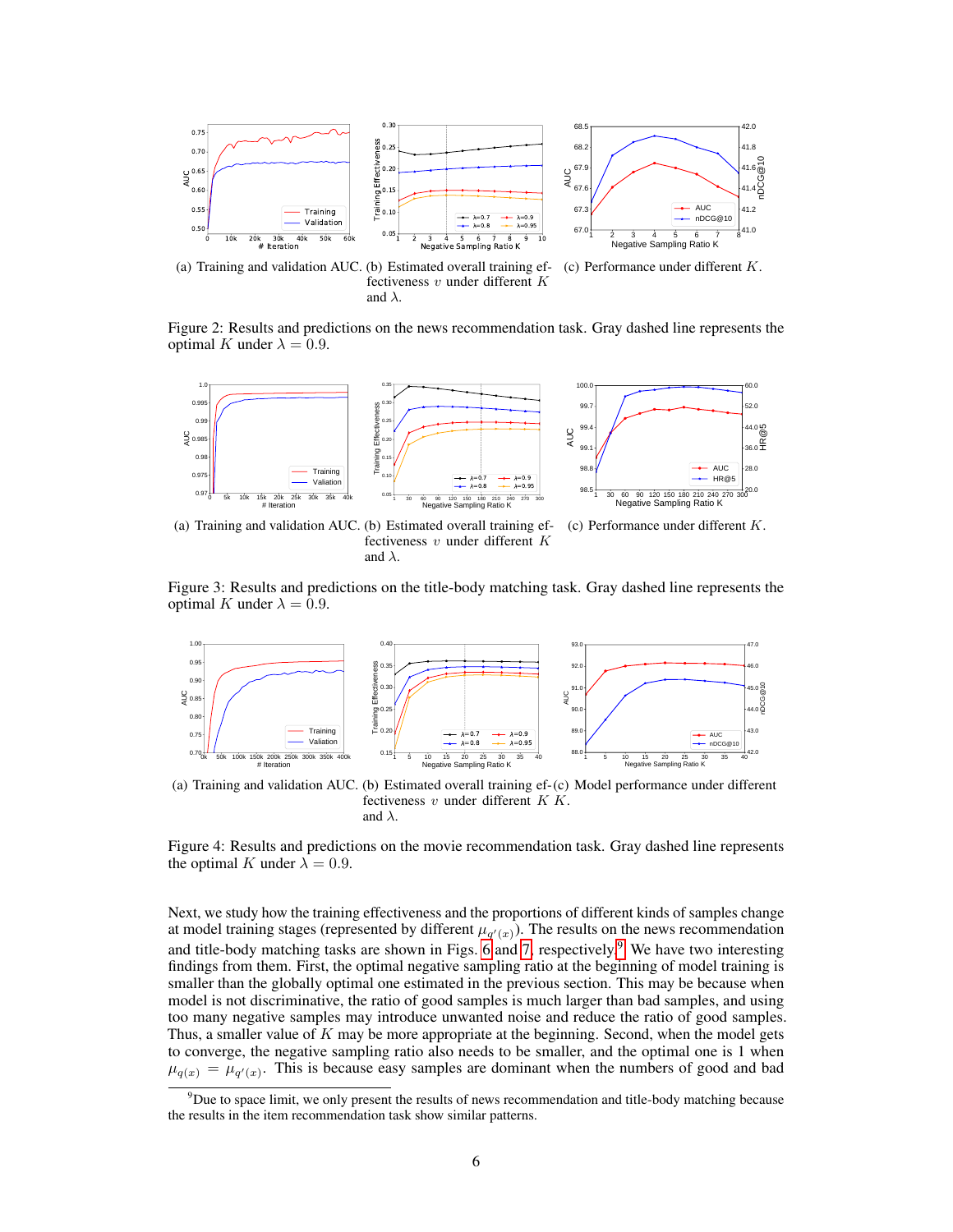

<span id="page-6-1"></span><span id="page-6-0"></span>Figure 5: The simulated optimal value of K under different  $\mu_{q(x)}$ .



Figure 6: Training effectiveness and proportion of different kinds of samples in different training stages on the news recommendation task. Good and bad curves overlap in the last plot.



<span id="page-6-2"></span>Figure 7: Training effectiveness and proportion of different kinds of samples in different training stages on the title-body matching task. Good and bad curves overlap in the last plot.

samples are almost even, and focusing on optimizing the loss on easy samples may lead to overfitting. Thus, a fixed negative sampling ratio may be suboptimal for model training at different stages.

# 5 ANS: Adaptive Negative Sampling

Based on the findings in above section, we further propose an Adaptive Negative Sampling (ANS) method that can dynamically adjust the negative sampling ratio  $K$  during model training to overcome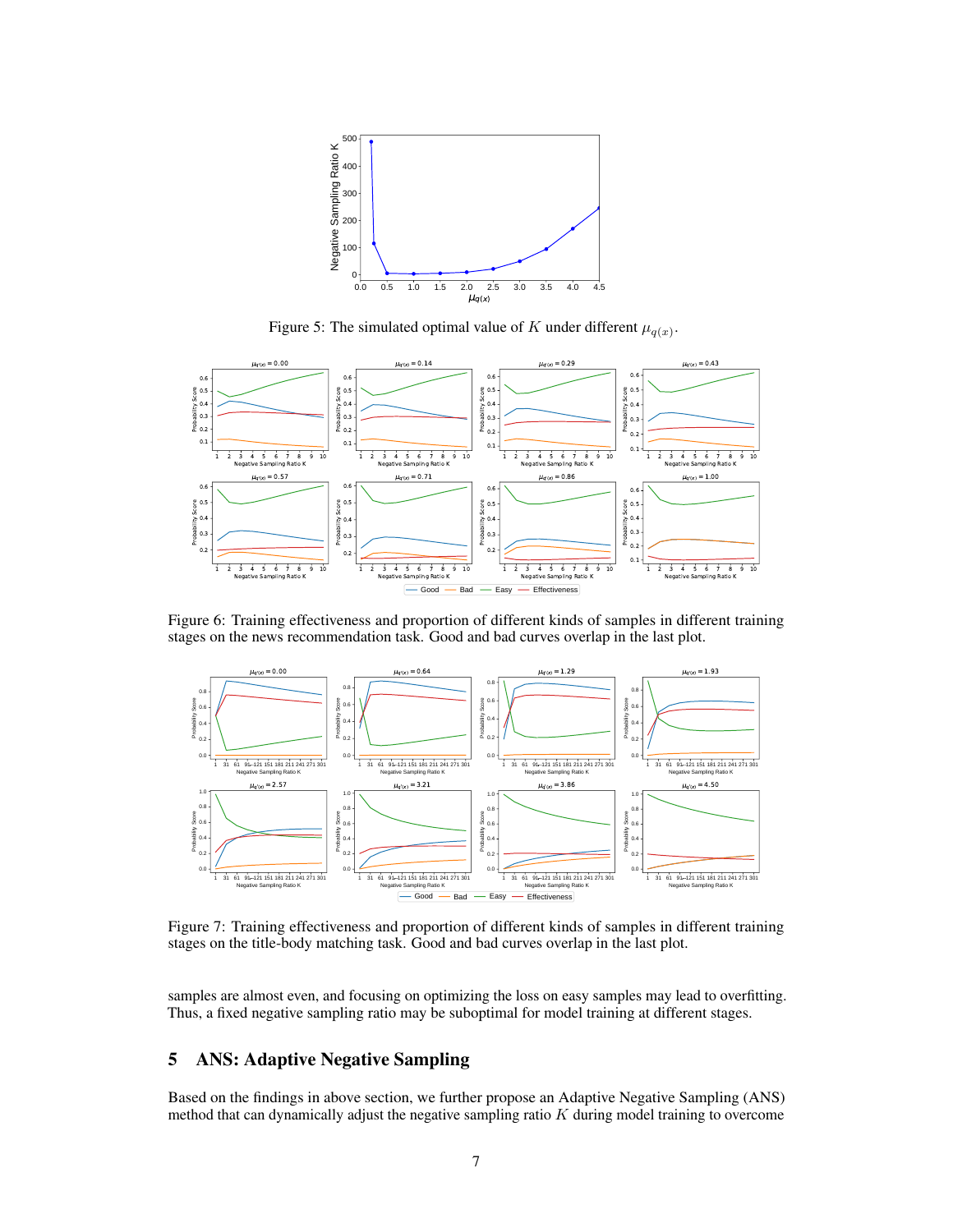

Figure 8: The curve of negative sampling ratio in the *ANS* method.

the limitation of using a fixed one. We first introduce an extension of the standard negative sampling method where the negative sampling ratio  $K$  is real-valued. We denote the set of negative samples associated with each positive sample as  $N$ , which satisfies the following formulas:

<span id="page-7-0"></span>
$$
P(|\mathcal{N}| = [K]) = 1 - \{K\},
$$
  
\n
$$
P(|\mathcal{N}| = [K] + 1) = \{K\},
$$
\n(8)

where  $[x]$  and  $\{x\}$  represent the integral and fractional parts of x respectively.

We then introduce our proposed *ANS* method. Motivated by the analysis in the previous section and the popular learning rate warm-up strategy [\[6\]](#page-9-15), we propose to adjust the negative sampling ratio K as the curve shown in Fig. [8.](#page-7-0) The value of K quickly grows from 1 to the optimal value estimated by our framework, and then slowly declines to 1 as the training continues. This is because the optimal negative sampling ratio may be small at the beginning and the end of model training, and the performance of model usually improves quickly at the beginning. The turning point on this curve is 10% of the training steps, which is empirically selected based on experimental results (included in supplements). Our *ANS* method can adapt to different stages in the model training process, which can overcome the drawbacks of using a fixed negative sampling ratio.

### 6 Experiments on the ANS Method

In this section, we conduct experiments to verify the effectiveness of our proposed *ANS* method. On the news recommendation task, we apply our *ANS* method to several state-of-the-art baseline methods, including NRMS [\[24\]](#page-10-3), LSTUR [\[1\]](#page-9-16) and NAML [\[22\]](#page-10-5). On the news title-body matching task, we apply *ANS* to the Siamese Transformer [\[16\]](#page-9-14) network and its variants based on LSTM or CNN. We compare their performance with those trained with static negative sampling strategies that use a fixed negative sampling ratio. The results are shown in Figs. [9](#page-8-0) and [10.](#page-8-1) We find that using the optimal negative sampling ratio estimated by our framework is better than popular default negative sampling ratio (e.g., 1) [\[17\]](#page-9-17). Moreover, using our proposed adaptive negative sampling method can achieve better performance than using static negative sampling ratio. This is because *ANS* can use different negative sampling ratios to better fit the characteristics of different training stages.

# 7 Conclusion

In this paper, we study how many negative samples are optimal for InfoNCE-based model learning in different tasks using a semi-quantitative theoretical framework. We first propose a probabilistic model to analyze the influence of negative sampling ratio in InfoNCE on the informativeness of training samples. Then, we propose a training effectiveness function to measure the overall influence of training samples on model learning based on their informativeness. We further estimate the optimal value of  $K$  that maximizes this measurement. Based on our framework, we further propose an adaptive negative sampling method that can dynamically adjust the negative sampling ratio according to the characteristics of different model training stages. We conduct extensive experiments on different real-world datasets for different tasks. The results show that our framework can accurately estimate the optimal negative sampling ratio, and our adaptive negative sampling method can consistently outperform the commonly used fixed negative sampling ratio strategy.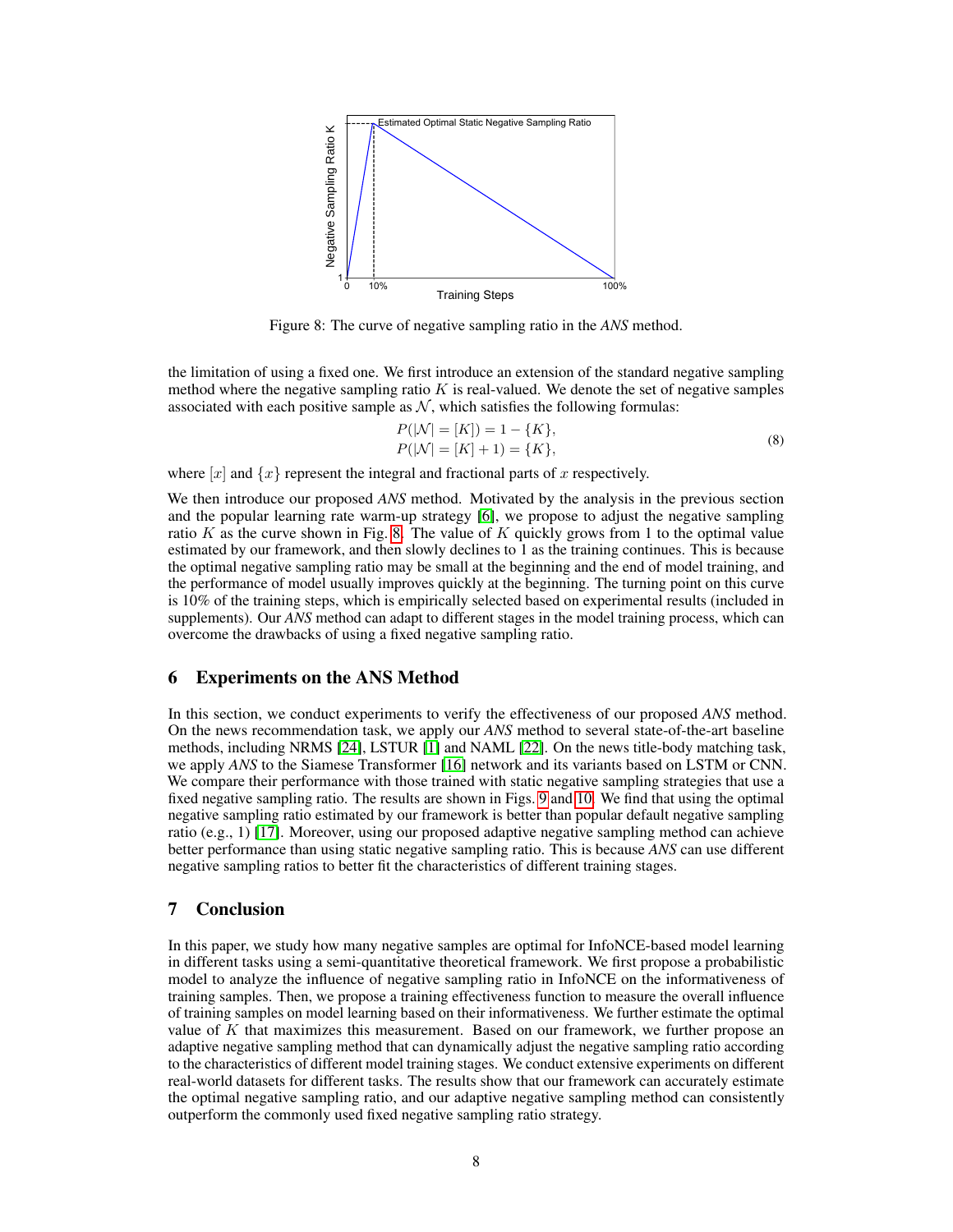

<span id="page-8-0"></span>Figure 9: News recommendation experiments with different negative sampling strategies.



<span id="page-8-1"></span>Figure 10: News title-body matching experiments with different negative sampling strategies.

Our work also has the following limitations. First, in practice we need to first run experiments under  $K = 1$  to obtain the training and validation AUC curves to estimate the key parameters in our framework. We will explore how to reduce the effort on estimating the optimal negative sampling ratio. Second, we cannot obtain a closed-form solution of  $\mu_{q(x)}$  and we need to numerically solve Eq. (7). We will work on this problem to obtain a closed-form solution. Third, the turning point in our adaptive negative sampling method is empirically tuned rather than automatically selected. We will explore how to adaptively tune this hyperparameter in our future work.

### Broader Impact Statement

In this paper, we introduce a semi-quantitative theoretical framework for estimating the optimal negative sampling ratio in InfoNCE-based contrastive learning. In addition, we propose an adaptive negative sampling method based on the findings of our theoretical framework. Our work can be applied to various applications such as document retrieval, personalized recommendation and language model pre-training, to help estimate a proper number of negative samples and enhance model training. There are many benefits to use our proposed approach, such as improving the model performance and reducing the effort on hyperparameter search. However, there are also potential negative effects of using our approach: (1) Due to the complexity of real-world applications (e.g., data distribution, task characteristic and model capacity), there may be some gaps between real experimental results and the predictions given by our theoretical framework, and the models may not yield the optimal performance. (2) Our approach is not aware of the data biases, and the modeled trained with our recommended negative sampling ratio or our proposed *ANS* method may inherit and even amplify these biases [\[5\]](#page-9-18). We would encourage further work to understand and address the limitations and potential negative effects of our framework in specific applications.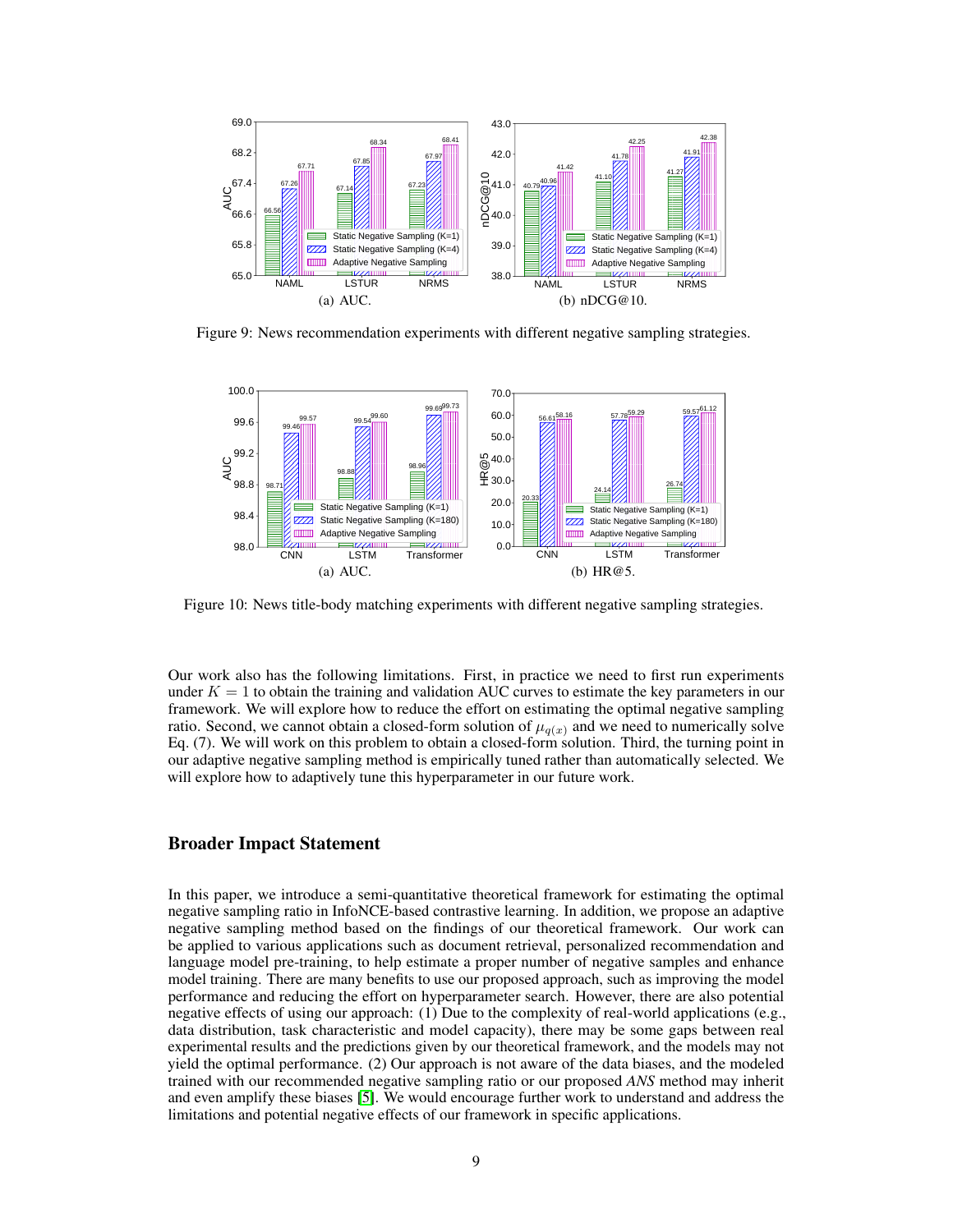### References

- <span id="page-9-16"></span>[1] Mingxiao An, Fangzhao Wu, Chuhan Wu, Kun Zhang, Zheng Liu, and Xing Xie. 2019. Neural News Recommendation with Long-and Short-term User Representations. In *ACL*. 336–345.
- <span id="page-9-8"></span>[2] Nadine Behrmann, Jurgen Gall, and Mehdi Noroozi. 2020. Unsupervised Video Representation Learning by Bidirectional Feature Prediction. In *CVPR*. 1670–1679.
- <span id="page-9-12"></span>[3] Wei-Cheng Chang, Felix X Yu, Yin-Wen Chang, Yiming Yang, and Sanjiv Kumar. 2020. Pretraining tasks for embedding-based large-scale retrieval. *arXiv preprint arXiv:2002.03932* (2020).
- <span id="page-9-2"></span>[4] Zewen Chi, Li Dong, Furu Wei, Nan Yang, Saksham Singhal, Wenhui Wang, Xia Song, Xian-Ling Mao, Heyan Huang, and Ming Zhou. 2021. Infoxlm: An information-theoretic framework for cross-lingual language model pre-training. (2021).
- <span id="page-9-18"></span>[5] Ching-Yao Chuang, Joshua Robinson, Lin Yen-Chen, Antonio Torralba, and Stefanie Jegelka. 2020. Debiased contrastive learning. *arXiv preprint arXiv:2007.00224* (2020).
- <span id="page-9-15"></span>[6] Priya Goyal, Piotr Dollár, Ross Girshick, Pieter Noordhuis, Lukasz Wesolowski, Aapo Kyrola, Andrew Tulloch, Yangqing Jia, and Kaiming He. 2017. Accurate, large minibatch sgd: Training imagenet in 1 hour. *arXiv preprint arXiv:1706.02677* (2017).
- <span id="page-9-13"></span>[7] F Maxwell Harper and Joseph A Konstan. 2015. The movielens datasets: History and context. *TIIS* 5, 4 (2015), 1–19.
- <span id="page-9-1"></span>[8] Kaiming He, Haoqi Fan, Yuxin Wu, Saining Xie, and Ross Girshick. 2020. Momentum contrast for unsupervised visual representation learning. In *CVPR*. 9729–9738.
- <span id="page-9-5"></span>[9] R. Devon Hjelm, Alex Fedorov, Samuel Lavoie-Marchildon, Karan Grewal, Philip Bachman, Adam Trischler, and Yoshua Bengio. 2019. Learning deep representations by mutual information estimation and maximization. In *ICLR*.
- <span id="page-9-3"></span>[10] Po-Sen Huang, Xiaodong He, Jianfeng Gao, Li Deng, Alex Acero, and Larry Heck. 2013. Learning deep structured semantic models for web search using clickthrough data. In *CIKM*. 2333–2338.
- <span id="page-9-10"></span>[11] Yannis Kalantidis, Mert Bulent Sariyildiz, Noe Pion, Philippe Weinzaepfel, and Diane Larlus. 2020. Hard negative mixing for contrastive learning. *arXiv preprint arXiv:2010.01028* (2020).
- <span id="page-9-11"></span>[12] Lingpeng Kong, Cyprien de Masson d'Autume, Lei Yu, Wang Ling, Zihang Dai, and Dani Yogatama. 2019. A Mutual Information Maximization Perspective of Language Representation Learning. In *ICLR*.
- <span id="page-9-7"></span>[13] Aditya Krishna Menon, Ankit Singh Rawat, Sashank J Reddi, and Sanjiv Kumar. 2019. Can gradient clipping mitigate label noise?. In *ICLR*.
- <span id="page-9-6"></span>[14] Nagarajan Natarajan, Inderjit S Dhillon, Pradeep K Ravikumar, and Ambuj Tewari. 2013. Learning with noisy labels. *NIPS* 26 (2013), 1196–1204.
- <span id="page-9-0"></span>[15] Aaron van den Oord, Yazhe Li, and Oriol Vinyals. 2018. Representation learning with contrastive predictive coding. *arXiv preprint arXiv:1807.03748* (2018).
- <span id="page-9-14"></span>[16] Nils Reimers and Iryna Gurevych. 2019. Sentence-BERT: Sentence Embeddings using Siamese BERT-Networks. In *EMNLP-IJCNLP*. 3973–3983.
- <span id="page-9-17"></span>[17] Steffen Rendle, Christoph Freudenthaler, Zeno Gantner, and Lars Schmidt-Thieme. 2009. BPR: Bayesian personalized ranking from implicit feedback. In *UAI*. 452–461.
- <span id="page-9-9"></span>[18] Joshua Robinson, Ching-Yao Chuang, Suvrit Sra, and Stefanie Jegelka. 2020. Contrastive learning with hard negative samples. *arXiv preprint arXiv:2010.04592* (2020).
- <span id="page-9-4"></span>[19] Jie Shao, Xin Wen, Bingchen Zhao, Changhu Wang, and Xiangyang Xue. 2020. Context Encoding for Video Retrieval with Contrastive Learning. *arXiv preprint arXiv:2008.01334* (2020).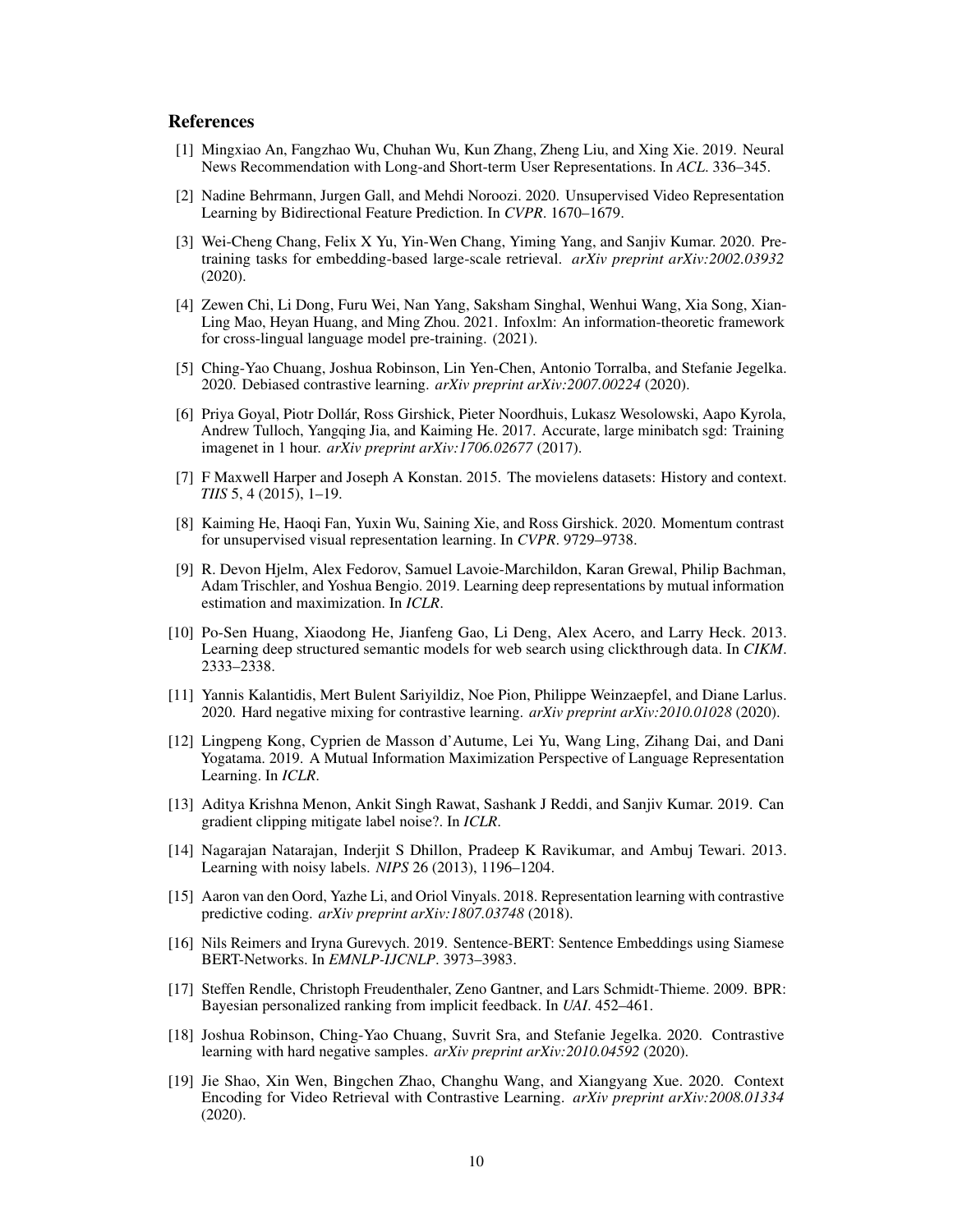- <span id="page-10-2"></span>[20] Fei Sun, Jun Liu, Jian Wu, Changhua Pei, Xiao Lin, Wenwu Ou, and Peng Jiang. 2019. BERT4Rec: Sequential recommendation with bidirectional encoder representations from transformer. In *CIKM*. 1441–1450.
- <span id="page-10-0"></span>[21] Siqi Sun, Zhe Gan, Yuwei Fang, Yu Cheng, Shuohang Wang, and Jingjing Liu. 2020. Contrastive Distillation on Intermediate Representations for Language Model Compression. In *EMNLP*. 498–508.
- <span id="page-10-5"></span>[22] Chuhan Wu, Fangzhao Wu, Mingxiao An, Jianqiang Huang, Yongfeng Huang, and Xing Xie. 2019. Neural News Recommendation with Attentive Multi-View Learning. In *IJCAI*. 3863–3869.
- <span id="page-10-1"></span>[23] Chuhan Wu, Fangzhao Wu, Mingxiao An, Jianqiang Huang, Yongfeng Huang, and Xing Xie. 2019. Npa: Neural news recommendation with personalized attention. In *KDD*. 2576–2584.
- <span id="page-10-3"></span>[24] Chuhan Wu, Fangzhao Wu, Suyu Ge, Tao Qi, Yongfeng Huang, and Xing Xie. 2019. Neural News Recommendation with Multi-Head Self-Attention. In *EMNLP-IJCNLP*. 6390–6395.
- <span id="page-10-4"></span>[25] Fangzhao Wu, Ying Qiao, Jiun-Hung Chen, Chuhan Wu, Tao Qi, Jianxun Lian, Danyang Liu, Xing Xie, Jianfeng Gao, Winnie Wu, et al. 2020. Mind: A large-scale dataset for news recommendation. In *ACL*. 3597–3606.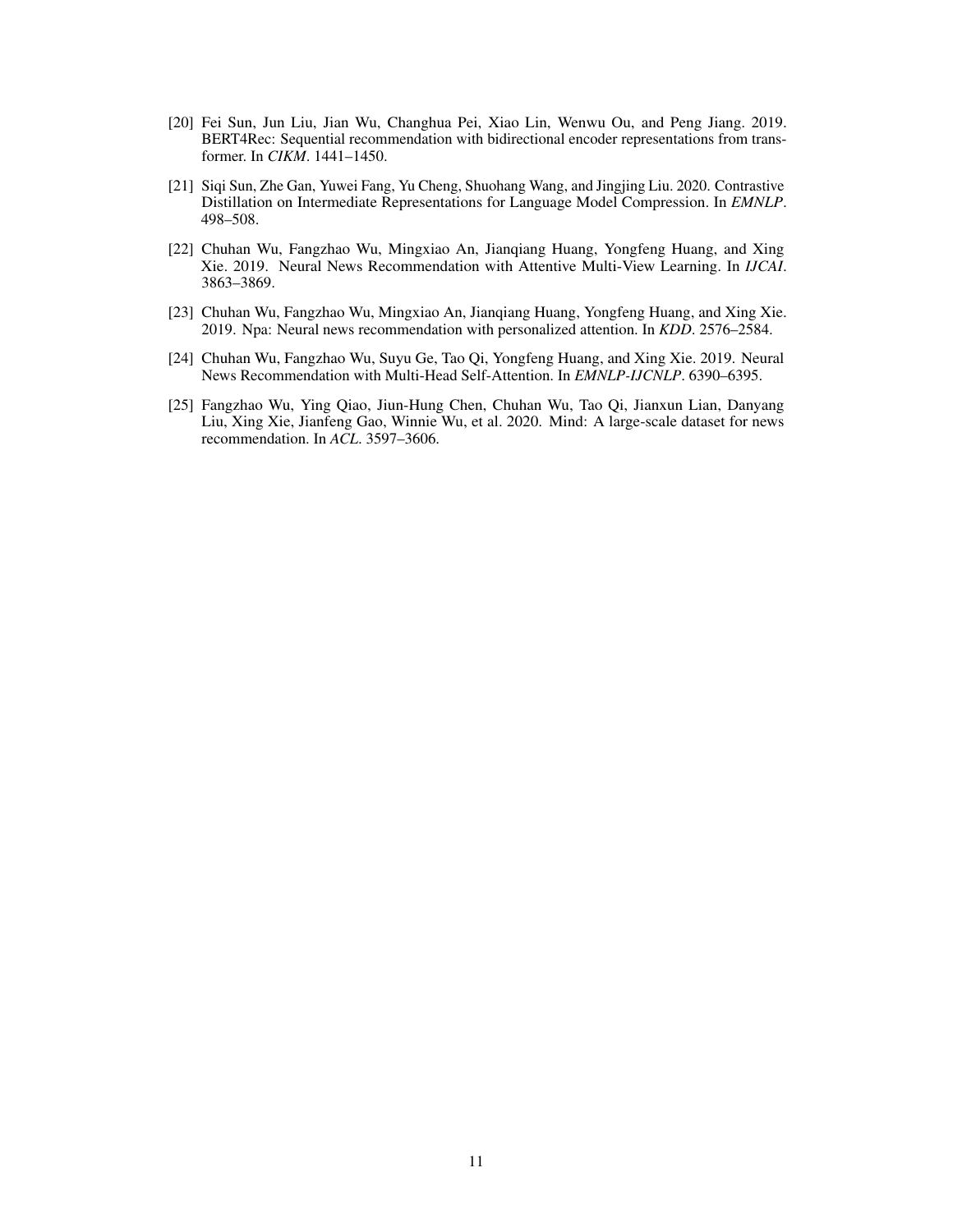# Supplementary Materials

### Relation between AUC and  $\mu_{q(x)}$

The relation between the AUC score and the value of  $\mu_{q(x)}$  in our framework is shown in Fig. [11.](#page-11-0) We can see that the value of  $\mu_{q(x)}$  is 0 if AUC is 0.5, and increases when AUC gets close to 1.



<span id="page-11-0"></span>Figure 11: Relation between AUC and  $\mu_{q(x)}$ .

# Hyperparmeter Settings

The detailed hyperparameter settings in our experiments are shown in Table [2.](#page-11-1)

<span id="page-11-1"></span>

| <b>Hyperparameters</b> | <b>NRMS</b> | <b>LSTUR</b> | <b>NAML</b> | Siamese<br>Transformer | <b>CNN</b> | LSTM   | BERT4Rec |
|------------------------|-------------|--------------|-------------|------------------------|------------|--------|----------|
| # attention heads      | 16          |              |             | 16                     |            |        |          |
| output head dim        | 16          |              |             | 16                     |            |        | 32       |
| hidden dim             | 256         | 256          | 256         | 256                    | 256        | 256    | 64       |
| dropout                | 0.2         | 0.2          | 0.2         | 0.2                    | 0.2        | 0.2    | 0.2      |
| optimizer              | Adam        | Adam         | Adam        | Adam                   | Adam       | Adam   | Adam     |
| learning rate          | $1e-4$      | $1e-4$       | $1e-4$      | $1e-4$                 | $1e-4$     | $1e-4$ | $1e-4$   |
| batch size             | 32          | 32           | 32          | 32                     | 32         | 32     | 128      |
| total epoch            |             | 3            |             |                        |            | 6      | 50       |

Table 2: Detailed hyperparameter settings.

### Implementation Details

Several implementation details are introduced as follows. We conducted experiments using a machine with Ubuntu 16.04 operating system and Python 3.6. The machine has a memory of 256GB and a Tesla V100 GPU with 32GB memory. We used the Keras 2.2.4 and tensorflow 1.12 to implement deep learning models.

### Influence of Turning Point in ANS

We also conduct experiments to explore the influence of the turning point on the negative sampling ratio curve. We compare the model performance by varying the turning point (using different percentages of iterations). The results are shown in Fig. [12.](#page-12-0) We observe that when the turning point appears too early, the performance is sub-optimal because the negative sampling ratio  $K$  may need to be relatively small at the beginning. In addition, if it appears too late, the performance is also sub-optimal because the model may need a relatively larger  $K$  after a certain number of iterations. Thus, we empirically set the turning point to 10% of the total training steps.